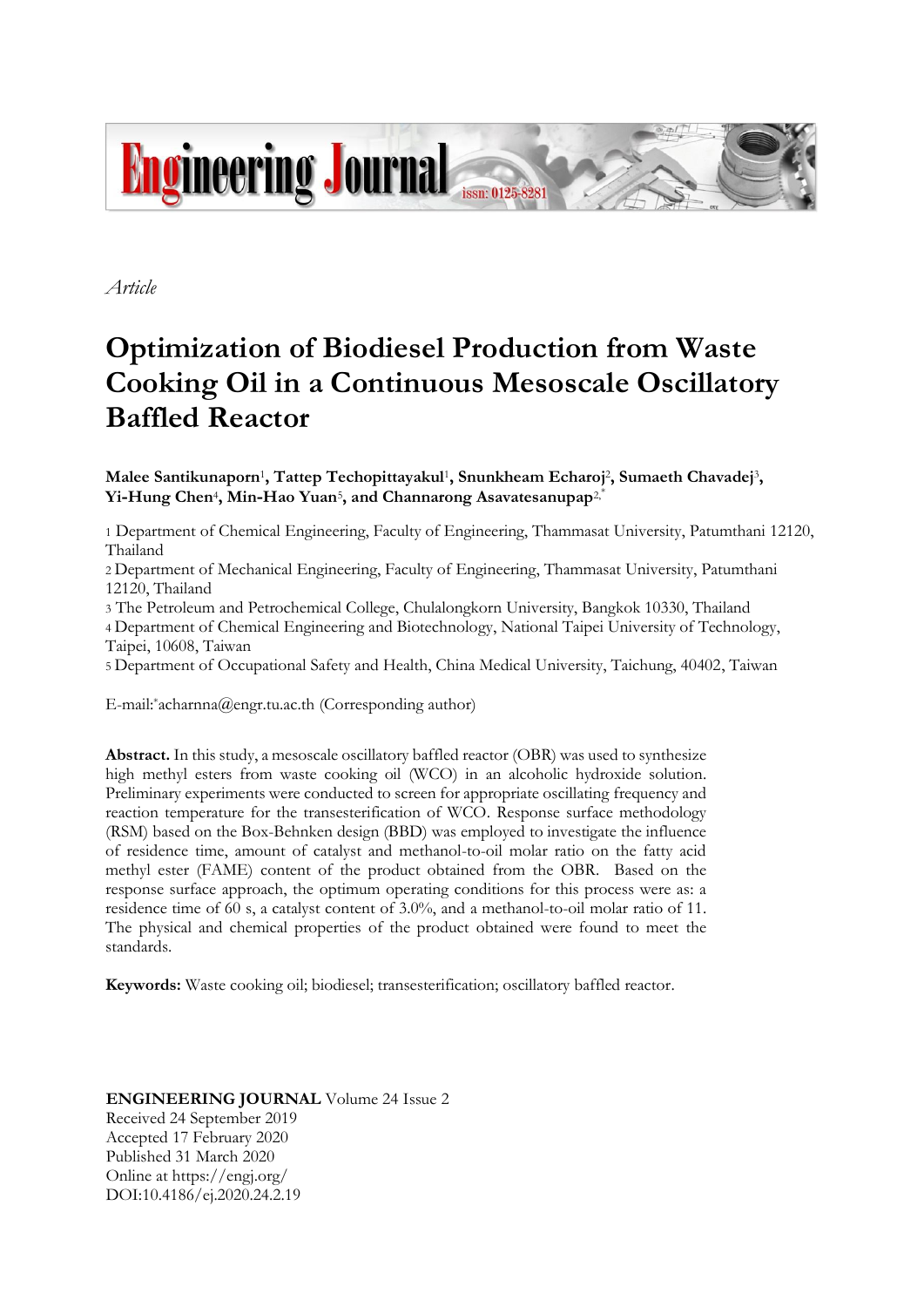## **1. Introduction**

The limit of petroleum reserves has drawn attention to explore alternative sources as well as to develop novel technologies for the production of alternative fuels from relatively abundant and inexpensive resources. One of the most versatile and promising options is the transformation of triglyceride content in vegetable oil to fatty acid methyl esters (FAME) or biodiesel and glycerol though the transesterification reaction. There are currently three main groups of vegetable oils available for biodiesel production, including edible oils, inedible oils and waste cooking oils. Although edible oils can produce high quality biodiesel, they are not a reliable source of feedstock because of their high price and the competition with the food-processing industries. On the other hand, inedible oils are difficult to harvest with very low oil yields per hectare of plantation area [1,2]. Recently, utilization of waste cooking oils (WCO) as feedstock for biodiesel production has gained more attention, because WCO is relatively inexpensive and available all year round. Furthermore, the use of WCO as feedstock for the biodiesel production can also reduce the amount of WCO that is recycled for human consumption [3].

The production of biodiesel from WCO is currently a challenging process because it contains a high concentration of free fatty acid (FFA), which can react with triglyceride through the saponification reaction to form undesirable soap, causing a reduction in FAME content. To overcome this problem, a two-step process has been developed for biodiesel production from high FFA-containing oil. For the first step, the acid-catalyzed esterification reaction of a high FFA feedstock is performed to reduce the FFA content. For the second step, the product from the first step is further processed by the transesterification reaction. Several studies have shown that the esterification reaction requires a high molar ratio of alcohol to oil and can be carried out over either a homogenous or heterogeneous acid catalyst [4-6]. The transesterification reaction of WCO in a batch reactor with conventional heating and mechanical stirring can achieve up to 95% of FAME under the optimum conditions of a 12:1 methanol-to-oil molar ratio, 60°C, and a reaction time of 120 min in the presence of 1 wt% NaOH [7]. A replacement of conventional heating with microwave heating was found to increase the rate of transesterification reaction by at least 10 fold [8, 9]. Lee et al. [10] reported a production of biodiesel with 96-98% FAME from a low acid value WCO at a 6 min reaction time in a batch reactor with mechanical stirring, 500 W microwave heating and 1.0 wt% KOH. An increase in the FFA content in a feedstock was found to need increases in both the microwave power to 600W and an amount of catalyst to 1.2 wt%. Another process, known as simultaneous cooling and microwave heating was reported to achieve 75% efficiency for biodiesel production using a microalgae feedstock, which is 5-7 times better than those processes using conventional heating and normal microwave heating. However, in order to conserve energy when using microwave, it is important for the reaction

medium to be moisture-free [11]. Although utilization of microwave irradiation can reduce reaction time significantly, from the engine performance testing results, the brake power generated from microwave-assisted biodiesel product is lower than that from biodiesel produced conventionally [12].

Apart from a selection of an appropriate feedstock and operating conditions, the type of reactor to be used for transesterification reaction is also an importantpoint. The reactor must be able to produce biodiesel with a high FAME content of at least 96.5% according to the EN 14214 standard, while also facilitating low-cost production and low energy consumption. Recently, several process intensification techniques including microwave-assisted transesterification, ultrasonic cavitation and hydrodynamic cavitation have been employed successfully for biodiesel production [13, 14]. Several researches reported that a reduction in transesterification reaction time was achieved after ultrasonic wave was used [15]. Furthermore, Nayebzadeh et al. reported that the biodiesel produced from the ultrasonic-assisted process had relatively low viscosity and a higher oxygen content, resulting in superior combustion performance [16]. Additionally, the combined microwave and ultrasonic methods were employed for lipid extraction but organic matter may be degraded if it is exposed to high irradiation [17]. Oscillatory flow in baffled tubes is a novel technology that has received increasing attention in recent years. It offers several advantages in chemical engineering processes over conventional reactors such as uniform mixing, including higher mass and heat transfer, compact reactor design and linear scale-up [18].

The oscillatory baffled reactor (OBR) consists of a series of columns and each column has a specific number of baffles and an oscillation motion creator, which is generally either a piston or bellows connected with a motor. It is well known that OBR technology offers the combined benefits of continuous production from tubular reactors and effective mixing in stirred batch reactors. On the other hand, an OBR can provide a higher degree of mixing with plug flow pattern even at a low net flow rate. The mixing intensity in the OBR is independent of the net flow and controlled by the oscillation conditions [18,19]. The flow pattern with a very high degree of mixing is created by having baffles and the oscillatory motion. The movement of liquid within the baffled restriction space causes uniform formation of vortices equivalent to small agitation spots, which greatly enhances both the mass and heat transfer inside the reactor [20]. The fluid mechanical condition in an OBR can be regulated through frequency and amplitude of the oscillatory motion, as expressed numerically by the oscillatory Reynolds number (Re<sub>o</sub>) and the Strouhal number (St). The  $Re_0$  gives an indication of mixing intensity inside the reactor. Plug flow characteristics can be achieved within each baffle cavity in the range of  $\text{Re}_0$  of 50-500 [19]. The St value is a measure of the vortex propagation. Large St values tend to give poor vortex formation and to cause mixing in the axial direction. According to the literature, the proper range for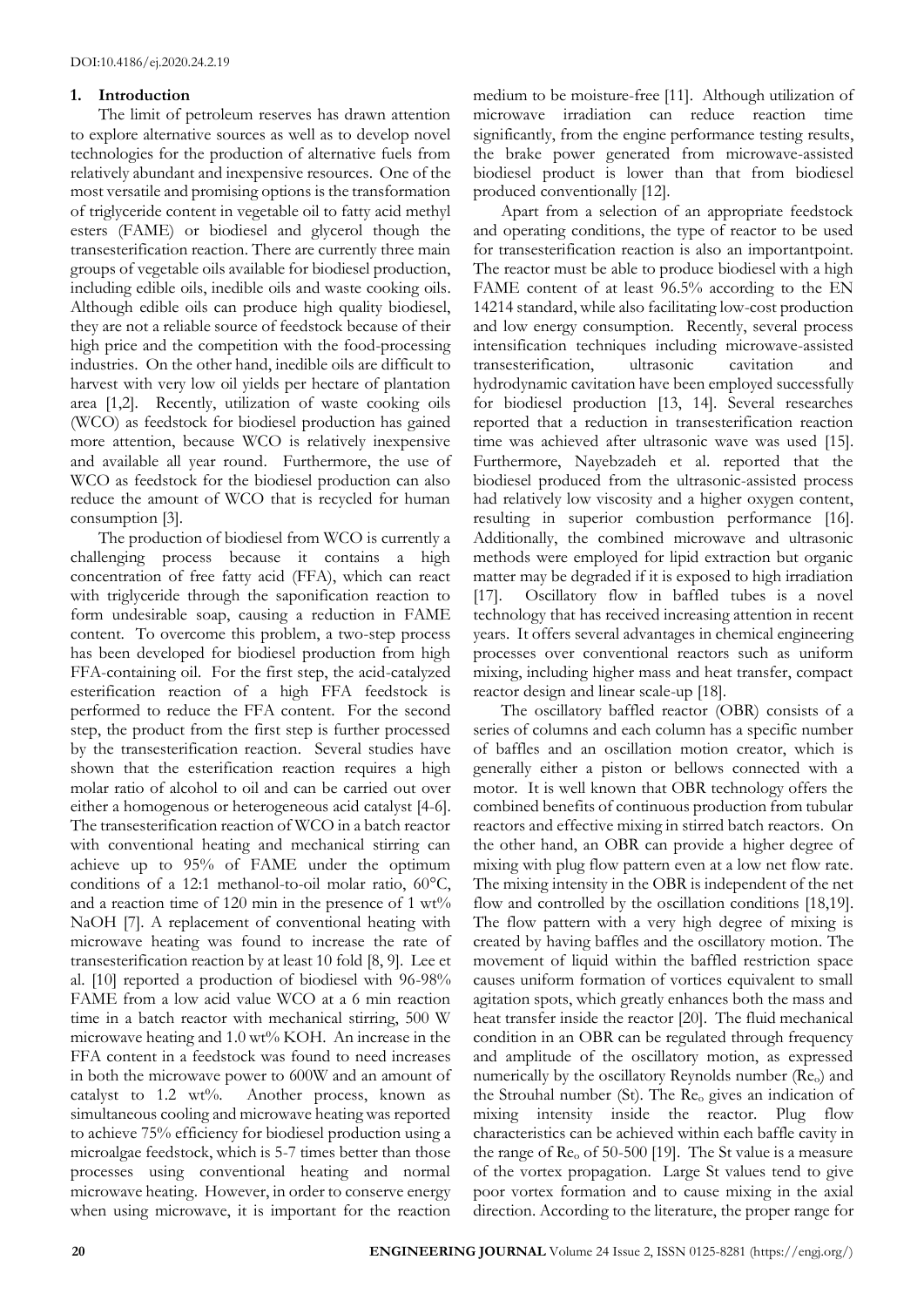St is 0.01-9 [18]. In addition, the intensity of mixing in the OBR is decoupled from the net flowrate if the ratio of the Re<sup>o</sup> to the net flow Reynolds number is in the range of 2- 6 [19]. Therefore, long residence time processes in reduced length reactors can be achieved while a high degree of mixing intensity is maintained. Furthermore, it was demonstrated through residence time distribution (RTD) experiments that an OBR had a mixing intensity equivalent to more than 50 stirred tanks put together in series [6]. Phan et al. [21] reported that 97% FAME biodiesel was successfully produced through the transesterification of rubber seed oil (RSO) in an OBR at 60°C, a 6:1 methanol-to-oil ratio, and a 1.5wt% KOH loading. Additionally, it was demonstrated that sharpedged helical baffles gave better mixing quality than normal helical baffles due to the increased shear force by the sharp edges. Apart from the transesterification reaction, an OBR has other potential applications including polymerization [22, 23], ozone-water mass transfer [24], esterification [6] and enzymatic scarification [25]. Nevertheless, few research studies have been conducted to investigate the synthesis of biodiesel from WCO using OBR.

Herein, the main objective of this study was to enhance the transesterification of WCO using a mesoscale OBR. Three reaction parameters of alcohol-to-oil molar ratio, residence time, and amount of catalyst were optimized by using the Response Surface Methodology (RSM) with the Box-Behnken design to minimize the number of experiments. The resultant products were purified and characterized to determine fatty acid methyl esters (FAME) content, acid value, iodine value, and viscosity. The results of the current study will be useful for industrial-scale production of biodiesel from WCO.

## **2. Experimental**

### **2.1. Materials**

Waste cooking oil (WCO) collected from leftover frying palm oils which was supported from Thanachock Vegetable Oil LTD., PART in Thailand was used as feedstock. The basic chemical and physical properties of the studied WCO is shown in Table 1. Sulfuric acid (98wt%) and potassium hydroxide (85wt%) obtained from Ajax Finechem Pty were used as catalysts for the esterification and transesterification reactions, respectively. Commercial grade methanol (99.5wt%) was obtained from Quality Reagent Chemical.

### **2.2. Biodiesel Production Experiment**

The OBR used in this study had a liquid holding volume of 300 mL and was made of a glass tube 448.5 cm in length and 11.0 mm in internal diameter. The tube had baffles inside and each baffle had an inner hole 6.0 mm in diameter with spacing between baffles of 14.5 mm. The oscillatory motion of the fluid inside the reactor was regulated by a variable-stroke piston pump. The oscillation amplitude was able to be adjusted from 0 to 30 mm. However, in this experiment, the oscillation amplitude was fixed at 8.0 mm ( $St = 0.1$ ). The oscillation frequency was

adjusted from 0 to 8.0 Hz by varying the rotation speed of a 40 W DC motor.

|  | Table 1. Physical and chemical properties of WCO. |  |  |  |
|--|---------------------------------------------------|--|--|--|
|--|---------------------------------------------------|--|--|--|

| <b>Properties</b>     | Units                  | WCO   |
|-----------------------|------------------------|-------|
| Acid value            | mg KOH/g               | 4.14  |
| Density               | $\text{kg}/\text{m}^3$ | 910.1 |
| Kinematic viscosity   | $mm^2/s$               | 42.5  |
| at 40°C               |                        |       |
| Water content         | mg/kg                  | 848.1 |
| Gross calorific value | MJ/kg                  | 36.5  |
| Elemental analysis    |                        |       |
| % C                   | $\%$ w/w               | 69.10 |
| % H                   | $\%$ w/w               | 11.19 |
| $\%$ N                | $\%$ w/w               | 0.27  |

Prior to the transesterification step, WCO was filtered to remove all suspended solids. The basic physical and chemical properties of the filtered WCO are shown in Table 1. It was pretreated via the esterification reaction, in which WCO was reacted with methanol using 6.0 wt% H2SO<sup>4</sup> as a catalyst at 65°C, a methanol-to-oil molar ratio of 24:1, a residence time of 12 min and an oscillatory frequency of 3.75 Hz with 8.0 mm amplitude. With these reaction conditions, the amount of FFA in WCO was reduced from 2.07 to 0.41 wt%. The esterified oil obtained from this pretreatment step was further used for the transesterification experiments. The two sequential steps of esterification and transesterification are shown in Fig. 1.



Fig. 1. Studied route for biodiesel production from WCO in OBR system.

The transesterification step was also conducted in the same OBR submerged in a temperature controllable water bath (Mermerth, WMB 14). The first set of experiments was preliminarily conducted to obtain the optimum conditions (a reaction temperature and an oscillating frequency). For the second set of experiments, the reactions between the esterified oil and methanol were carried out at 65°C using KOH as a catalyst. The effects of three process parameters of methanol-to-oil molar ratio (9:1, 11:1 and 15:1), amount of catalyst (2.5, 3.0, and 3.5  $wt\%$ ), and residence time (40, 50, and 60 s), were investigated in this study. The experimental setup of the studied OBR system is shown in Fig. 2.

After the transesterification step, the fraction of crude biodiesel produced was separated from glycerol by gravitational sedimentation and washed with warm deionized water several times to remove impurities. The biodiesel produced was analysed for fatty acid methyl esters content (FAME, %) according to the EN14103 standard [26]. A 50 mg sample of the biodiesel produced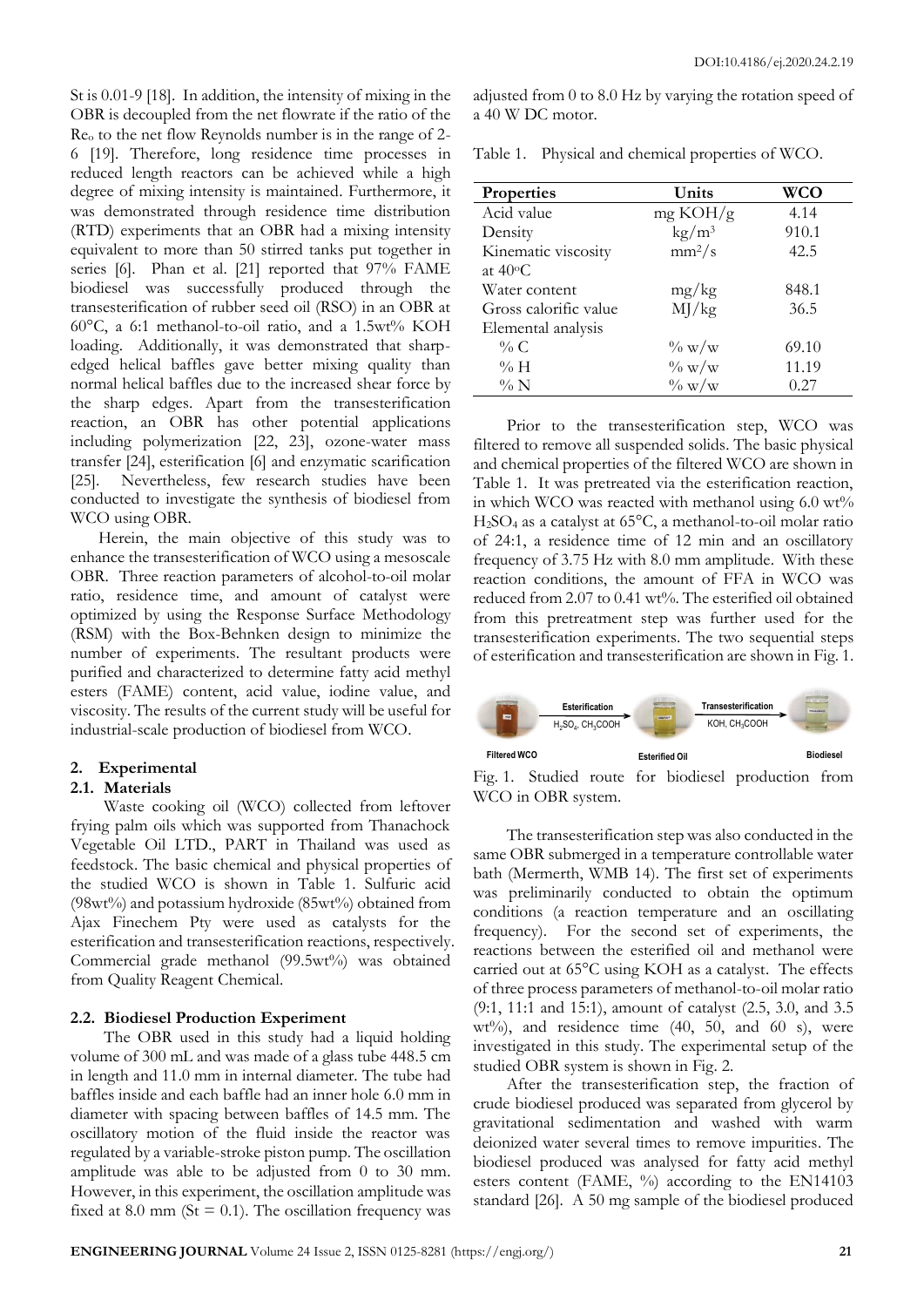was mixed with 1 mL of a solvent solution containing 10 mg of methyl-heptadecanoate in 1 mL of heptane. The quantity of methyl esters was measured by a gas chromatograph (GC) equipped with a flame ionization

detector (FID) and a Stabilwax column (30 m  $\times$  0.25 mm,  $0.25 \mu m$ ).



Fig. 2. Schematic diagram of transesterification system for waste cooking oil: (1), (2) Longer pumps (3), (7) Data loggers (4) Oscillator (5) Oscillatory baffled reactor (6) Water bath (8) Gas Chromatography.

After the transesterification step, the fraction of crude biodiesel produced was separated from glycerol by gravitational sedimentation and washed with warm deionized water several times to remove impurities. The biodiesel produced was analysed for fatty acid methyl esters content (FAME, %) according to the EN14103 standard [26]. A 50 mg sample of the biodiesel produced was mixed with 1 mL of a solvent solution containing 10 mg of methyl-heptadecanoate in 1 mL of heptane. The quantity of methyl esters was measured by a gas chromatograph (GC) equipped with a flame ionization detector (FID) and a Stabilwax column (30 m  $\times$  0.25 mm,  $0.25 \,\mu m$ ).

Furthermore, a large amount of biodiesel was produced under the optimum reaction conditions obtained from the response surface methodology (RSM) experiments. The properties of the biodiesel produced analyzed according to the ASTM standard testing procedures were density at 15°C (ASTM D1298), acid value (ASTM D664) using KOH as a titrant by an auto titrator (G20 compact titrator), viscosity at 40°C by a Cannon-Fenske viscometer (ASTM D445), gross calorific value (ASTM D4891) by a bomb calorimeter (IKA C6000), water content (ASTM D2709) using an auto-compact water determinator (C10S Compact KF Coulometer), cloud point and pour point (ASTM D97) using an automatic petroleum tester (TANAKA MPC-102S) and %CHNO contents by a CHNS/O elemental analyzer (Leco 628 series).

## **2.3. Box-Behnken Experimental Design**

The response in terms of FAME content  $(\%)$  in the products from the transesterification step, as a function of methanol-to-oil molar ratio, amount of catalyst (%), and residence time (s), were also simulated using the Box-Behnken technique. The use of the response surface methodology (RSM) obviously shows the relationship among process parameters and can provide the optimum transesterification conditions for the production of biodiesel to meet the standard requirement (FAME content  $> 96.5\%$ ). One of the beneficial features of the Box-Behnken design is to require fewer design points; hence it is less expensive and less time-consuming in conducting the experiments. Three process parameters of residence time  $(X_1)$ , amount of catalyst  $(X_2)$ , and methanol-to-oil mass ratio  $(X_3)$  were varied with 15 experimental runs to determine all process coefficients by fitting the experimental data to the following quadratic equation.

$$
Y = \beta_0 + \sum_{i=1}^3 \beta_i X_i + \sum_{i=1}^3 \beta_{ii} X_i^2 + \sum_{i=1}^2 \sum_{j=i+1}^3 \beta_{ij} X_i X_j \tag{1}
$$

where *Y* is the predicted response (FAME%);  $\beta_0$ ,  $\beta_i$ ,  $\beta_{ii}$ and  $\beta_{ij}$  are the regression coefficients, representing the intercept constants, linear, quadratic, and interaction terms, respectively.

#### **3. Results and Discussion**

#### **3.1. Effects of Oscillation Frequency and Reaction Temperature on FAME content**

The transesterification reaction is affected by several process parameters including type of reactor, temperature, mixing intensity, pressure, amount of catalyst, type of catalyst, methanol-to-oil molar ratio and residence time. In this research, preliminary experiments were conducted to optimize the transesterification reaction step in order to achieve the acceptable performance (FAME content > 96.5% in produced biodiesel) by using the optimization procedure (Box-Behnken experimental design). The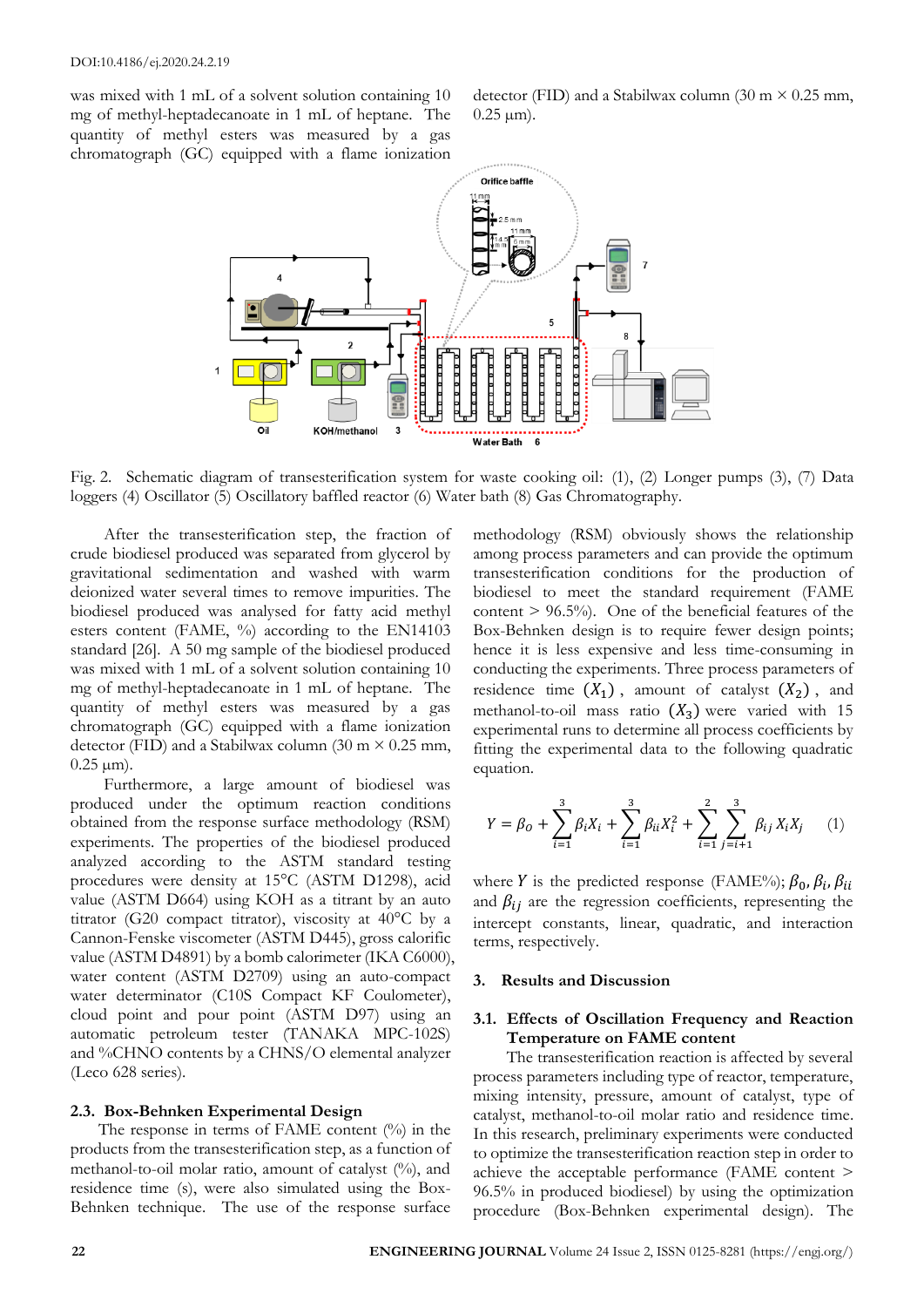intensity of mixing was controlled by (3.5, 4.5, 5.5 and 6.5 Hz, corresponding to  $\text{Re}_0$  values in the range of 100-200) while the other parameters were kept constant at a methanol-to-oil molar ratio of 9, a reaction temperature of 333 K, a residence time of 60 s and an amount of catalyst of 2.5 wt%. As shown in Fig. 3, the FAME content reaches a maximum level of 98% at the frequency of 4.5 Hz, corresponding to the calculated oscillatory Reynolds number of 137 which was in the suggested range [21]. The optimum frequency of 4.5 Hz was selected for the next study of the effect of reaction temperature.



Fig. 3. Effect of oscillating frequency on FAME content. Transesterification conditions: reaction temperature = 333 K, methanol-to-oil molar ratio = 9:1, KOH content  $= 2.5$  wt%, and residence time  $= 60$  s.

The effect of reaction temperature on FAME content was investigated by varying the reaction temperature from 325 to 333 K while the other process

parameters were fixed at a frequency of 4.5 Hz, a methanol-to-oil molar ratio of 9:1, an amount of catalyst (KOH) of 2.5 wt% and a residence time of 60 s. As shown in Fig. 4, the FAME content increases almost linearly with increasing reaction temperature and reaches a maximum level of 98.1% at 333 K. Beyond the optimum reaction temperature of 333 K, the FAME content declined significantly with further increasing reaction temperature from 333 to 338 K. The results were in good agreement with previous investigations that an increase in reaction temperature beyond the boiling point of alcohol caused the reduction in FAME content [13, 27]. This is because at a higher temperature, more methanol becomes gaseous phase with the reduction of methanol concentration in the liquid phase effectively, causing the methanol-to-oil ratio to be too low.



Fig. 4. Effect of reaction temperature on FAME content. Transesterification conditions: frequency = 4.5 Hz, methanol-to-oil molar ratio = 9:1, KOH content  $2.5 \text{ wt\%}$ and residence time  $= 60$  s.

Table 2. Design matrix for the Box-Behnken experiments and the response values of both experimental and predicted FAME contents (%)

|     |                                   | <b>Reaction parameters</b>                 | FAME content $(\% )$                 |                |           |
|-----|-----------------------------------|--------------------------------------------|--------------------------------------|----------------|-----------|
| Run | $X_1$<br>Residence<br>time<br>(s) | $X_2$<br>Amount of<br>catalyst<br>$(wt\%)$ | $X_3$<br>Methanol/oil<br>molar ratio | Experimental   | Predicted |
| 1   | 40                                | 2.5                                        | 12                                   | $85.9 \pm 0.5$ | 87.0      |
| 2   | 40                                | 3.0                                        | 9                                    | $84.7 \pm 0.4$ | 83.6      |
| 3   | 40                                | 3.0                                        | 15                                   | $93.8 \pm 1.7$ | 93.1      |
| 4   | 40                                | 3.5                                        | 12                                   | $84.4 \pm 0.5$ | 85.1      |
| 5   | 50                                | 2.5                                        | 9                                    | $83.7 \pm 0.5$ | 83.6      |
| 6   | 50                                | 2.5                                        | 15                                   | $86.4 \pm 0.3$ | 86.0      |
| 7   | 50                                | 3.0                                        | 12                                   | $94.3 \pm 0.7$ | 94.3      |
| 8   | 50                                | 3.0                                        | 12                                   | $94.3 \pm 0.6$ | 94.3      |
| 9   | 50                                | 3.0                                        | 12                                   | $94.3 \pm 0.7$ | 94.3      |
| 10  | 50                                | 3.5                                        | 9                                    | $83.0 \pm 0.4$ | 83.4      |
| 11  | 50                                | 3.5                                        | 15                                   | $86.4 \pm 1.9$ | 86.5      |
| 12  | 60                                | 2.5                                        | 12                                   | $94.1 \pm 1.6$ | 93.4      |
| 13  | 60                                | 3.0                                        | 9                                    | $98.1 \pm 1.3$ | 98.8      |
| 14  | 60                                | 3.0                                        | 15                                   | $93.8 \pm 2.0$ | 94.9      |
| 15  | 60                                | 3.5                                        | 12                                   | $96.8 \pm 1.9$ | 95.7      |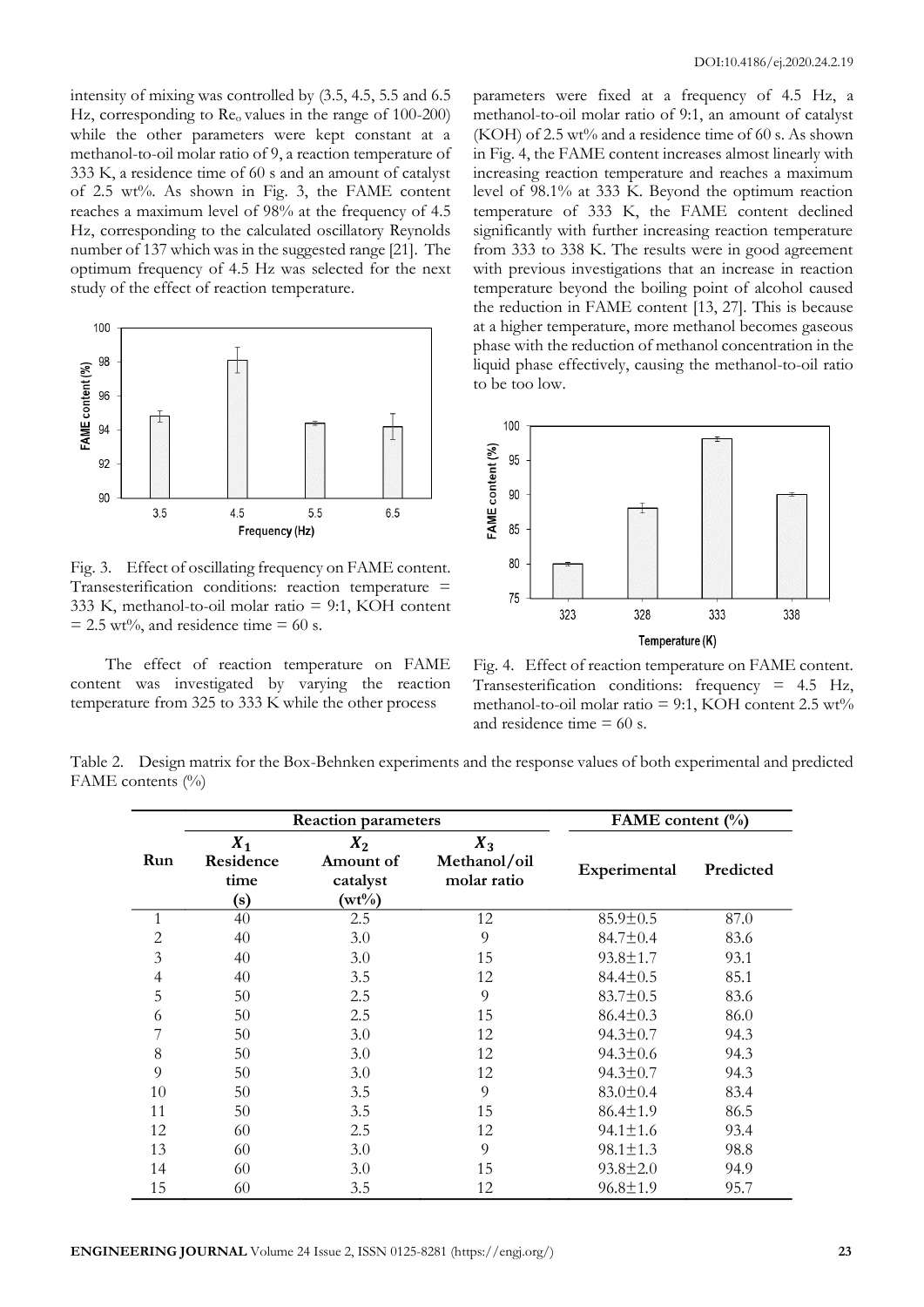|          | Degree of<br>freedom |         | Sum of squares                                                                                |          | Mean square |          | <b>F-value</b> |         | Significanco<br>F |  |
|----------|----------------------|---------|-----------------------------------------------------------------------------------------------|----------|-------------|----------|----------------|---------|-------------------|--|
| Model    | 9                    |         | 395.67                                                                                        |          | 43.96       |          | 30.78          |         | 0.00075           |  |
| Residual | 5.                   |         | 7.143                                                                                         |          | 1.429       |          |                |         |                   |  |
|          | $X_1$                | $X_2$   | $X_3$                                                                                         | $X_1X_2$ | $X_2X_3$    | $X_1X_3$ | $X_1^2$        | $X_2^2$ | $X_3^2$           |  |
| P-value  | 0.38118              | 0.00060 | 0.00114                                                                                       | 0.13926  | 0.78141     | 0.00250  | 0.03029        | 0.00023 | 0.00227           |  |
|          |                      |         |                                                                                               |          |             |          |                |         |                   |  |
| Table 4. | Degree of            |         | ANOVA for response surface model (Eq. (3)) of transesterification reaction.<br>Sum of squares |          | Mean square |          | F-value        |         |                   |  |
|          | freedom              |         |                                                                                               |          |             |          |                |         | Significance<br>F |  |
| Model    |                      |         | 391.14                                                                                        |          | 55.88       |          | 33.50          |         | 0.00007           |  |
| Residual |                      |         | 11.675                                                                                        |          | 1.668       |          |                |         |                   |  |
|          | $X_1$                |         | $X_2$                                                                                         | $X_3$    | $X_1X_3$    | $X_1^2$  |                | $X_2^2$ | $X_3^2$           |  |

Table 3. ANOVA for response surface model (Eq. (2)) of transesterification reaction.

## **3.2. Optimization of FAME content from Transesterification Reaction**

The results from the Box-Behnken experiments (with the input data from the 15 runs) were employed to optimize the transesterification reaction. The design matrix and the resulting FAME contents evaluated from the three independent variables of residence time, amount of catalyst and methanol-to-oil molar ratio are shown in Table 2. By using the regression analysis on these experimental results, the relationship between the response variables and the coefficients was formulated mathematically in the following quadratic equation (Eq.  $(2)$ :

$$
FAME \ (\%) = -185.57 - 0.7275X_1 + 128.92X_2 + 15.18X_3 + 0.2100X_1X_2 + 0.1117X_2X_3 - 0.1117X_1X_3 + 0.0185X_1^2 - 23.45X_2^2 - 0.3958
$$
 (2)

The ANOVA results are shown in Table 3. The Fvalue (30.78) which is higher than  $F_{(0.05,9,5)}$  (4.773) and significance F (0.00075) of the analysis shows an excellent fit of this model. Additionally, the P-values of the linear coefficients for both residence time and methanol-to-oil molar ratio parameters were lower than 0.05, indicating that these operating conditions have a significant effect on the FAME content. However, the P-value of the amount of catalyst was found to be higher than 0.05, suggesting that this parameter was insignificant. The three quadratic coefficients were all significant (P-value  $\leq$  0.05). The interaction coefficients were found to be insignificant, except for the interaction between residence time and methanol-to-oil molar ratio. Furthermore, the determination coefficient (R<sup>2</sup> ) and adjusted determination coefficient  $(R^2_{\text{adj}})$  was 0.982 and 0.950 respectively, implying a high accuracy of the model. Therefore, Equation (2) can be rewritten, as shown in the following equation (Eq. (3)) with ANOVA results, as listed in Table 4. The F-value of 33.50 ( $\geq$ F<sub>(0.05,7,7)</sub>=3.787) and the significance F value of 0.00007 indicate statistical

significance. Also, the  $R^2$  (0.971) and  $R^2$ <sub>adj</sub> (0.942) values can be used to verify the model.

$$
FAME \, (^{\circ}_{0}) = -221.26 - 0.0975X_1 + 140.82X_2 + 15.53X_3 - 0.1117X_1X_3 + 0.0184X_1^2 - 23.45X_2^2 - 0.3958X_3^2
$$
 (3)

The 3D surface responses with 2D (2 dimensions) contour base graphs, constructed by using the calculated coefficients from Eq. (3) with two independent variables and one constant value in the quadratic equation, are shown in Fig. 5. The interactions of residence time and amount of catalyst  $(X_1X_2)$  on the FAME content are demonstrated in Fig. 5(a). At a constant methanol-to-oil molar ratio  $(X_3)$  of 11, an initial amount of catalyst  $(X_2)$ of 2.5 wt% and a residence time  $(X_1)$  of 40 s, a FAME content of 83.6% was obtained, but an increase in residence time to 60 s with any fixed amount of catalyst, increased the FAME content steadily. The reaction rate was observed to be relatively fast with the use of a conventional heat source for the transesterification reaction in this experiment, as compared with other microwave-assisted experiments [10, 28]. When the initial amount of catalyst was increased to 3.0 wt% at a residence time of 60 s, the FAME content increased to reach a maximum level. A further increase in the amount of catalyst resulted in a significant reduction in the FAME content. At the optimum amount of catalyst  $(3.0 \text{ wt\%}),$ the highest FAME content of 99.7% was obtained at the longest residence time  $(X_1)$  tested. Residence time greater than 60 s was not operated because the FAME content was already quite close to 100%.

Similarly, the interaction of residence time and methanol-to-oil molar ratio  $(X_1X_3)$  affecting the FAME content at a constant 3.0 wt% of catalyst  $(X_2)$  is demonstrated in Fig. 5(b) showing that the FAME content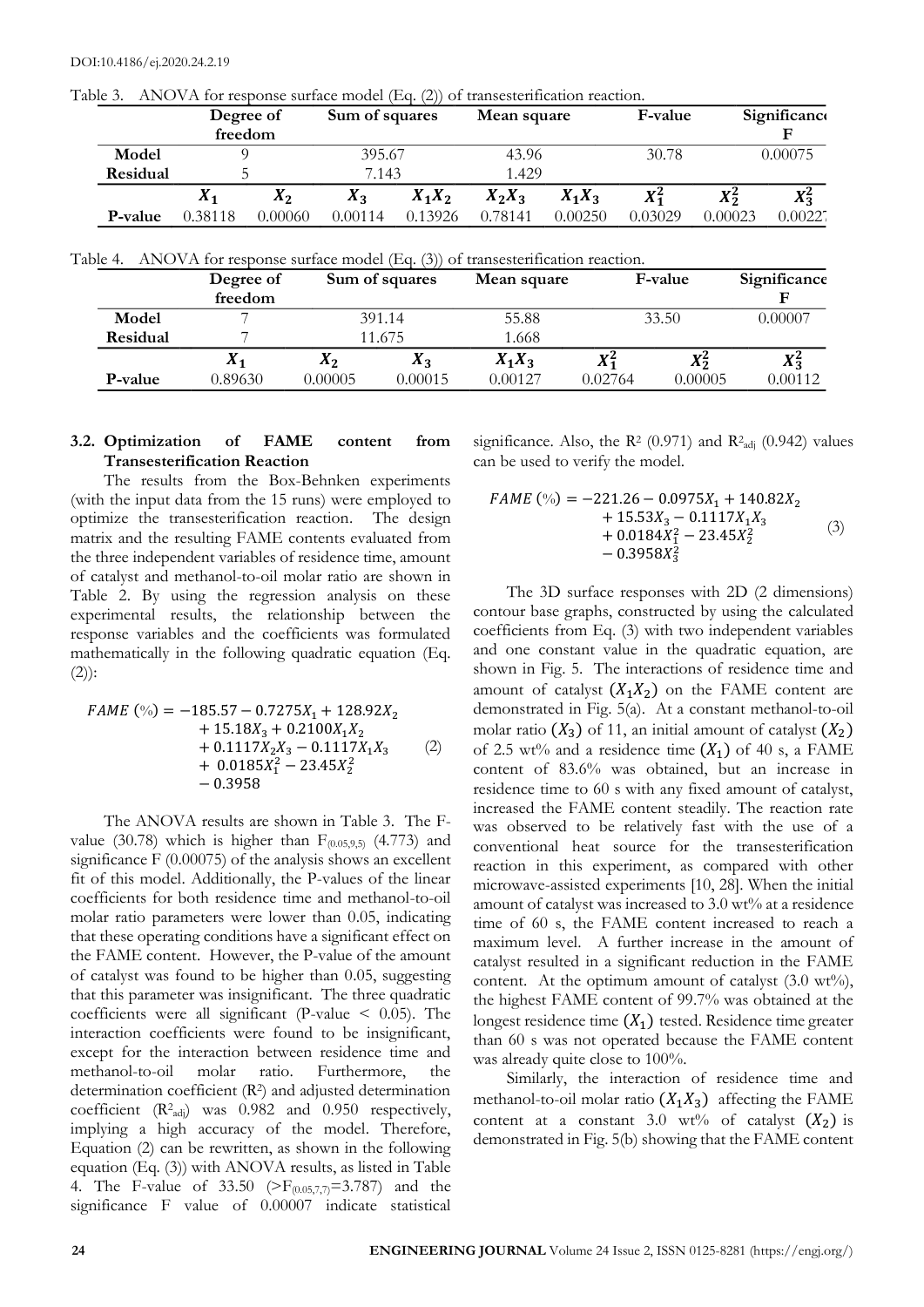

(a) The FAME content as a function of residence time  $(X_1)$  and amount of catalyst  $(X_2)$  at a methanol-tooil molar ratio of 11.



(b) The FAME content as a function of residence time  $(X_1)$  and methanol-to-oil molar ratio  $(X_2)$  at 3 wt% catalyst.



(c) The FAME content as a function of amount of catalyst  $(X_2)$  and methanol-to-oil molar ratio  $(X_3)$  at residence time of 60 s

Fig. 5. Response surface plots showing the effect of three operating parameters of amount of catalyst, methanol-to-oil molar ratio and residence time. Transesterification reaction conditions: Temperature = 333 K, oscillating frequency = 4.5 Hz and amplitude =  $8$ mm.

reached a minimum level of 83.2% at the initial methanolto-oil molar ratio of 9 and a residence time of 40 s. For a fixed residence time of 40 s, an increase in methanol-tooil molar ratio to 15:1 increased the FAME content to the highest value of 92.6%. However, at the residence time of 60 s, the FAME content peaked at an approximate methanol-to-oil molar ratio of 11 and then decreased as the methanol-to-oil molar ratio was further increased. This phenomenon can be explained by the formation of emulsion due to the improvement in glycerol solubility as the methanol content increases. Although an excess amount of methanol is necessary to shift the equilibrium of the transesterification reaction, an overdose in methanol concentration can lead to the reduction in the FAME content.

Figure 5(c) demonstrates the interaction of amount of catalyst and methanol-to-oil molar ratio  $(X_2X_3)$ affecting the FAME content at a constant residence time of 60 s. For a methanol-to-oil molar ratio of 9:1 and 2.5 wt% of catalyst, a FAME content of 92.0% was attained. An increase in FAME content to 99.7% resulted from an increase in the amount of catalyst to approximately 3.0 wt% and methanol to oil molar ratio of 11. However, an increase in the amount of catalyst beyond 3 wt% caused the FAME content to reduce significantly. This was due to the presence of excess hydroxyl ion  $(OH^-)$  which reacted with triglyceride and FAME to form soap via the saponification reaction [30, 31].

## **3.3. Properties of purified transesterification product obtained at the optimum reaction condition**

The 98.3±1.1% FAME product was obtained from the transesterification experiment operated at the optimum conditions (the reaction temperature of 333 K, the methanol-to-oil molar ratio of 11:1, the amount of catalyst of 3 wt%, the oscillating frequency of 4.5 Hz and the amplitude of 8 mm). The product had viscosity of 4.6 mm2/s which is within the appropriate range set by ASTM standard, as shown in Table 5. The acid value of the product was 0.41 mg KOH/g, which is lower than 0.5 mg KOH/g set by ASTM and EN standards, indicating that there would be no corrosion or plugging problems in usage [32]. The product had a gross calorific value of 38.9 MJ/kg. Compared to the standards, the quality of biodiesel produced in this work was met the requirement.

#### **4. Conclusions**

In the present study, WCO was used as a feedstock for the production of biodiesel using alcoholic hydroxide solutions. The results obtained from the Box-Behnken design experiments showed that for the WCO transesterification is the main reaction, and the FAME content in the product depends on operating conditions but the secondary reaction of saponification is a serious constraint. The regression analysis showed excellent fit of the quadratic model equation to the experimental data with coefficient of determination (R<sup>2</sup>) value of 0.971 and F-value of 33.50. Both residence time and methanol-to-oil molar ratio were found to have a significant impact on the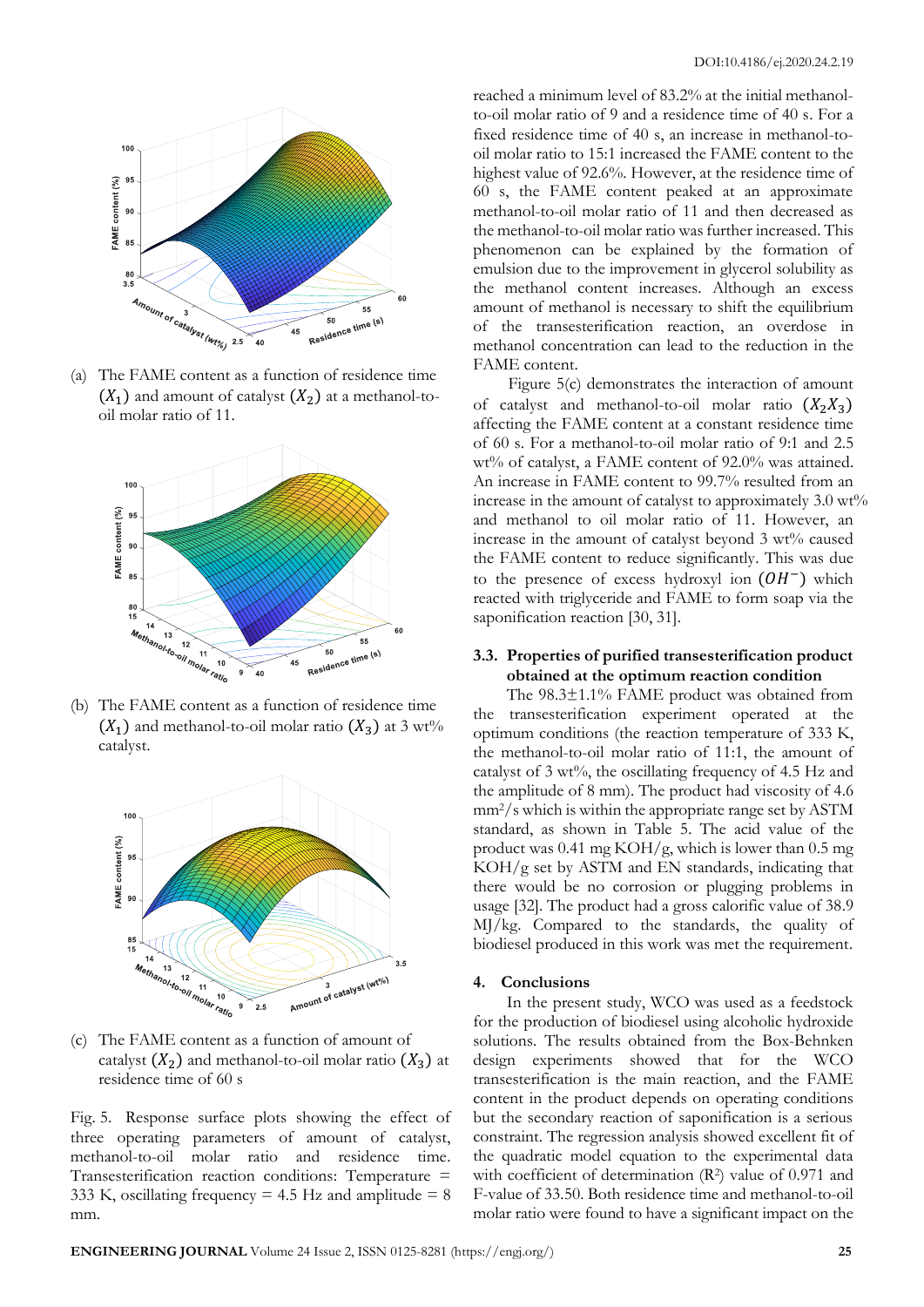| Properties            | Units                  | <b>B</b> 100   | ASTM<br>standard | EN<br>standard |
|-----------------------|------------------------|----------------|------------------|----------------|
| <b>FAMEs</b> content  | $\%$ (m/m)             | $98.3 \pm 1.1$ |                  | >96.5          |
| Density at 288 K      | $\text{kg}/\text{m}^3$ | 865.5          | $860 - 900$      | $860 - 900$    |
| Viscosity at 313 K    | $mm^2/s$               | 4.6            | $1.9 - 6.0$      | $3.5 - 5.0$    |
| Acid value            | mg KOH/g               | 0.4            | < 0.5            | < 0.5          |
| Iodine value          | $g$ Iodine/100 $g$     | 119.2          | < 120            | < 120          |
| Gross calorific value | MJ/kg                  | 38.9           |                  |                |
| Cloud point           | $\circ$ C              | 10.0           |                  |                |
| Pour point            | $\circ$ C              | 9.0            |                  |                |
| Water content         | $wt\%$                 | 0.05           | < 0.05           | 0.05           |

Table 5. Properties of biodiesel (B100) produced at the optimum reaction condition compared with ASTM and EN biodiesel standards [29].

FAME content of the product. Using the response surface approach for the optimization of the transesterification reaction, the best conditions to give the highest FAME of 99.7% were at a residence time of 60 s, catalyst content of 3.0% and a methanol-to-oil molar ratio of 11:1. The properties such as viscosity, density, and acid value of the biodiesel product were within the standards set by ASTM.

## **Acknowledgement**

The authors gratefully acknowledge Thammasat University for the financial support (Research Fund under the TU Research Scholar, Contract No.1/2561). Also, Techopittayakul, T. would like to thank Faculty of Engineering, Thammasat University for granting the Research Assistant Scholarship.

## **References**

- [1] I. B. Banković-Ilić, O. S. Stamenković, and V. B. Veljković, Biodiesel production from non-edible plant oils, *Renewable and Sustainable Energy Reviews*, vol. 16, no. 6, pp. 3621-3647, August 2012.
- [2] A. E. Atabani, A. S. Silitonga, H. C. Ong, T. M. I. Mahlia, H. H. Masjuki, I. A. Badruddin, and H. Fayaz, "Non-edible vegetable oils: A critical evaluation of oil extraction, fatty acid compositions, biodiesel production, characteristics, engine performance and emissions production," *Renewable and Sustainable Energy Reviews*, vol. 18, pp. 211-245, February 2013.
- [3] H. Zhang, Z. Xu, D. Zhou, and J. Cao, "Waste cooking oil-to-energy under incomplete information: Identifying policy options through an evolutionary game," *Applied Energy*, vol. 185, Part 1, no. 1, pp. 547- 555, January 2017.
- [4] A. C. C. Bacilla, M. R. de Freitas, A. Bail, V. C. dos Santos, N. Nagata, Â. Silva, L. Marçal, K. J. Ciuffi, and S. Nakagaki, "Heterogeneous/homogeneous esterification reaction catalyzed by a solid based on a vanadium salt," *Journal of Molecular Catalysis A: Chemical*, vol. 422, pp. 221-233, October 2016.
- [5] G. Mitran, É. Makó, Á. Rédey, and I.-C. Marcu, "Esterification of acetic acid with n-Butanol using vanadium oxides supported on γ-alumina," *Comptes Rendus Chimie*, vol. 15, no. 9, pp. 793-798, September 2012.
- [6] V. C. Eze, A. N. Phan, C. Pirez, A. P. Harvey, A. F. Lee, and K. Wilson, "Heterogeneous catalysis in an oscillatory baffled flow reactor," *Catalysis Science & Technology*, vol. 3, no.9, pp. 2373-2379, September 2013.
- [7] R. Abd Rabu, I. Janajreh, and D. Honnery, "Transesterification of waste cooking oil: Process optimization and conversion rate evaluation," *Energy Conversion and Management*, vol. 65, pp. 764-769, January 2013.
- [8] V. G. Gude, P. Patil, E. Martinez-Guerra, S. Deng, N. Nirmalakhandan, "Microwave energy potential for biodiesel production," *Sustainable Chemical Proces*, pp.1-5, December 2013.
- [9] S. Wahidin, A. Idris, and S. R. M. Shaleh, "Ionic liquid as a promising biobased green solvent in combination with microwave irradiation for direct biodiesel production," *Bioresource Technology*, vol. 206, pp. 150-154, April 2016.
- [10] I. K. Hong, H. Jeon, H. Kim, and S. B. Lee, "Preparation of waste cooking oil based biodiesel using microwave irradiation energy," *Journal of Industrial and Engineering Chemistry*, vol. 42, pp. 107- 112, October 2016.
- [11] K.-S. Chang, "Microwave-assisted thermal remediation of diesel contaminated soil," *Eng. J.*, vol. 20, no. 4, pp. 93-100, August 2016.
- [12] H. A. Allami, M. Tabasizadeh, A. Rohani, A. Farzad, and H. Nayebzadeh, "Precise evaluation the effect of microwave irradiation on the properties of palm kernel oil biodiesel used in a diesel engine," *J. Clean. Prod.*, vol. 241, pp. 1-11, December 2019.
- [13] I. Choedkiatsakul, K. Ngaosuwan, S. Assabumrungrat, S. Mantegna, and G. Cravotto,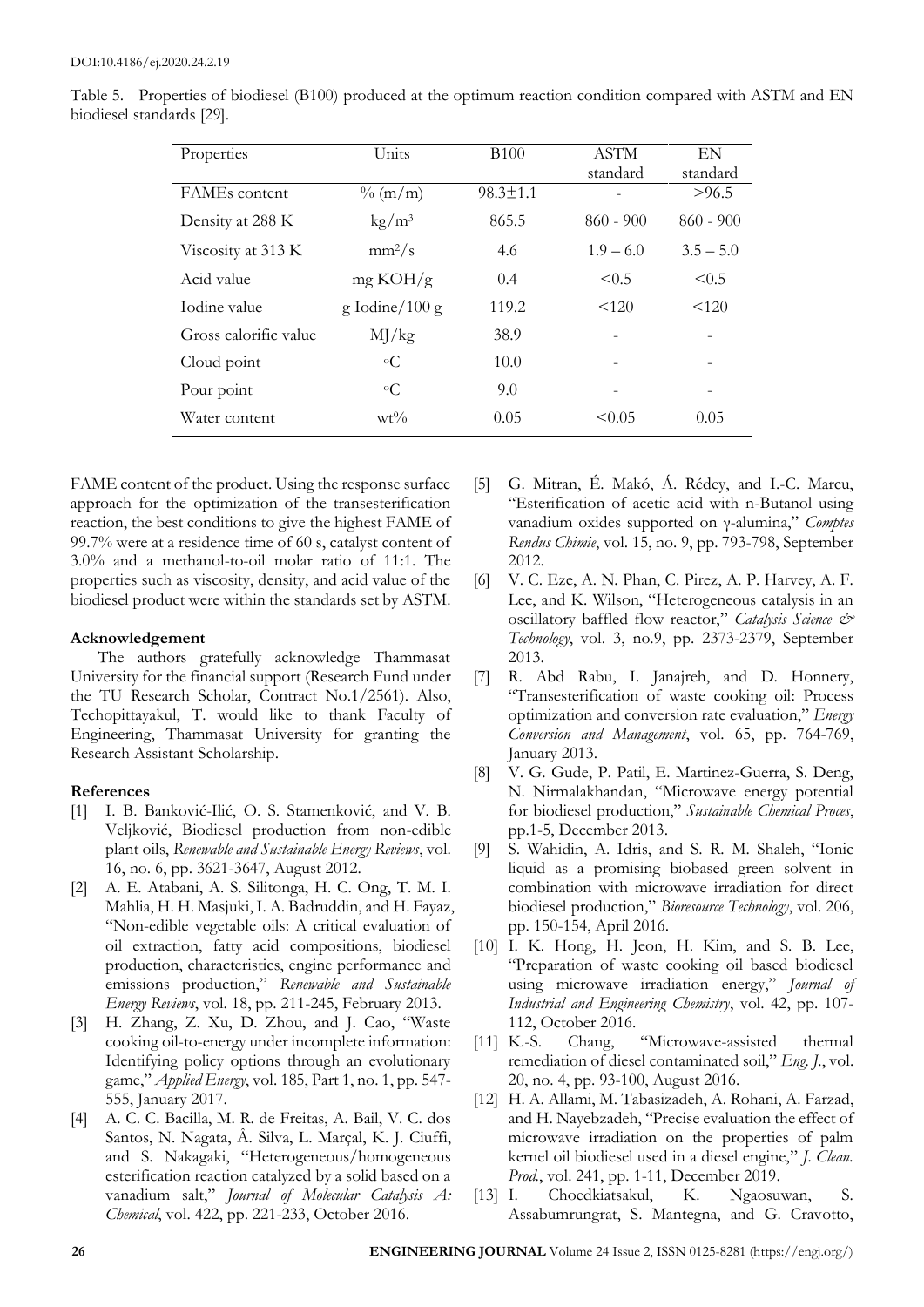"Biodiesel production in a novel continuous flow microwave reactor," *Renewable Energy*, vol. 83, pp. 25- 29, November 2015.

- [14] L. F. Chuah, J. J. Klemeš, S. Yusup, A. Bokhari, and M. M. Akbar, "A review of cleaner intensification technologies in biodiesel production," *Journal of Cleaner Production*, vol. 146, pp. 181-193, March 2017.
- [15] M. R. Abukhadra, M. A. Salam, and S. M. Ibrahim, "Insight into the catalytic conversion of palm oil into biodiesel using Na+/K+ trapped muscovite/phillipsite composite as a novel catalyst: Effect of ultrasonic irradiation and mechanism," *Renew. Sus. Energ*. *Rev.*, vol. 115, November 2019.
- [16] H. A. Allami, M. Tabasizadeh, A. Rohani, H. Nayebzadeh, and A. Farzad, "Effect of ultrasonic irradiation on the properties and performance of biodiesel produced from date seed oil used in the diesel engine," *Ultra. Sonochem*., vol.60, pp. 1-9, July 2020.
- [17] C. Prommuak, P. Pavasant, A. T. Quitain, M. Goto, and A. Shotipruk, "Microalgal Lipid Extraction and Evaluation of Single-Step Biodiesel Production", *Eng. J.*, vol. 16, no. 5, pp. 157-166, June 2012.
- [18] M. S. R. Abbott, A. P. Harvey, G. Valente Perez, and M. K. Theodorou, "Biological processing in oscillatory baffled reactors: Operation, advantages and potential," *Interface Focus*, vol. 3, no. 1, February 2013.
- [19] A. P. Harvey, M. R. Mackley, and P. Stonestreet, "Operation and optimization of an oscillatory flow continuous reactor," *Ind. Eng. Chem. Res.*, vol. 40, pp. 5371–5377. doi:10.1021/ie0011223
- [20] G. G. Stephens and M. R. Mackley, "Heat transfer performance for batch oscillatory flow mixing," *Experimental Thermal and Fluid Science*, vol. 25, no. 8, pp. 583-594, February 2002.
- [21] A. N. Phan, A. P. Harvey, and M. Rawcliffe, "Continuous screening of base-catalysed biodiesel production using new designs of mesoscale oscillatory baffled reactors," *Fuel Processing Technology*, vol. 92, no. 8, pp. 1560-1567, August 2011.
- [22] E. Lobry, T. Lasuye, C. Gourdon, and C. Xuereb, "Liquid–liquid dispersion in a continuous oscillatory baffled reactor – Application to suspension polymerization," *Chemical Engineering Journal*, vol. 259, no. 1, pp. 505-518, January 2015.
- [23] T. McGlone, N. E. B. Briggs, C. A. Clark, C. J. Brown, J. Sefcik, and A. J. Florence, "Oscillatory

flow reactors (OFRs) for continuous manufacturing and crystallization," *Organic Process Research & Development*, vol. 19, no. 9, pp. 1186-1202, August 2015.

- [24] A. Al-Abduly, P. Christensen, A. Harvey, and K. Zahng, "Characterization and optimization of an oscillatory baffled reactor (OBR) for ozone-water mass transfer," *Chemical Engineering and Processing: Process Intensification*, vol. 84, pp. 82-89, October 2014.
- [25] M. S. R. Abbott, G. Valente Perez, A. P. Harvey, and M. K. Theodorou, "Reduced power consumption compared to a traditional stirred tank reactor (STR) for enzymatic saccharification of alpha-cellulose using oscillatory baffled reactor (OBR) technology," *Chemical Engineering Research and Design*, vol. 92, no. 10, pp. 1969-1975, October 2014.
- [26] T.C.C.T. 307, "Fat and oil derivatives Fatty Acid Methyl Esters (FAME) - Determination of ester and linolenic acid methyl ester contents," *European Commitee for Standardization*. Brussels, 2003.
- [27] J. M. Encinar, J. F. González, G. Martínez, N. Sánchez, and A. Pardal, "Soybean oil transesterification by the use of a microwave flow system," *Fuel*, vol. 95, pp. 386-393, May 2012.
- [28] K.-S. Chen, Y.-C. Lin, K.-H. Hsu, and H.-K. Wang, "Improving biodiesel yields from waste cooking oil by using sodium methoxide and a microwave heating system," *Energy*, vol. 38, no. 1, pp. 151-156, February 2012.
- [29] G. Montero and M. Stoytcheva, "Biodiesel quality, standards and properties," in *Biodiesel- Quality, Emissions and By-Products*, 1st ed. London: InTech, 2011, pp. 3-28.
- [30] V. C. Eze, A. P. Harvey, and A. N. Phan, "Determination of the kinetics of biodiesel saponification in alcoholic hydroxide solutions," *Fuel*, vol. 140, pp. 724-730, January 2015.
- [31] J.-J. Lin and Y.-W. Chen, "Production of biodiesel by transesterification of Jatropha oil with microwave heating," *Journal of the Taiwan Institute of Chemical Engineers*, vol. 75, pp. 43-50, June 2017.
- [32] R. A. Candeia, M. C. D. Silva, J. R. Carvalho Filho, M. G. A. Brasilino,, T. C. Bicudo, I. M. G. Santos, and A.G. Souza,. "Influence of soybean biodiesel content on basic properties of biodiesel-diesel blends," *Fuel*, vol. 88, no. 4, pp. 738-43, April 2009.

. . .